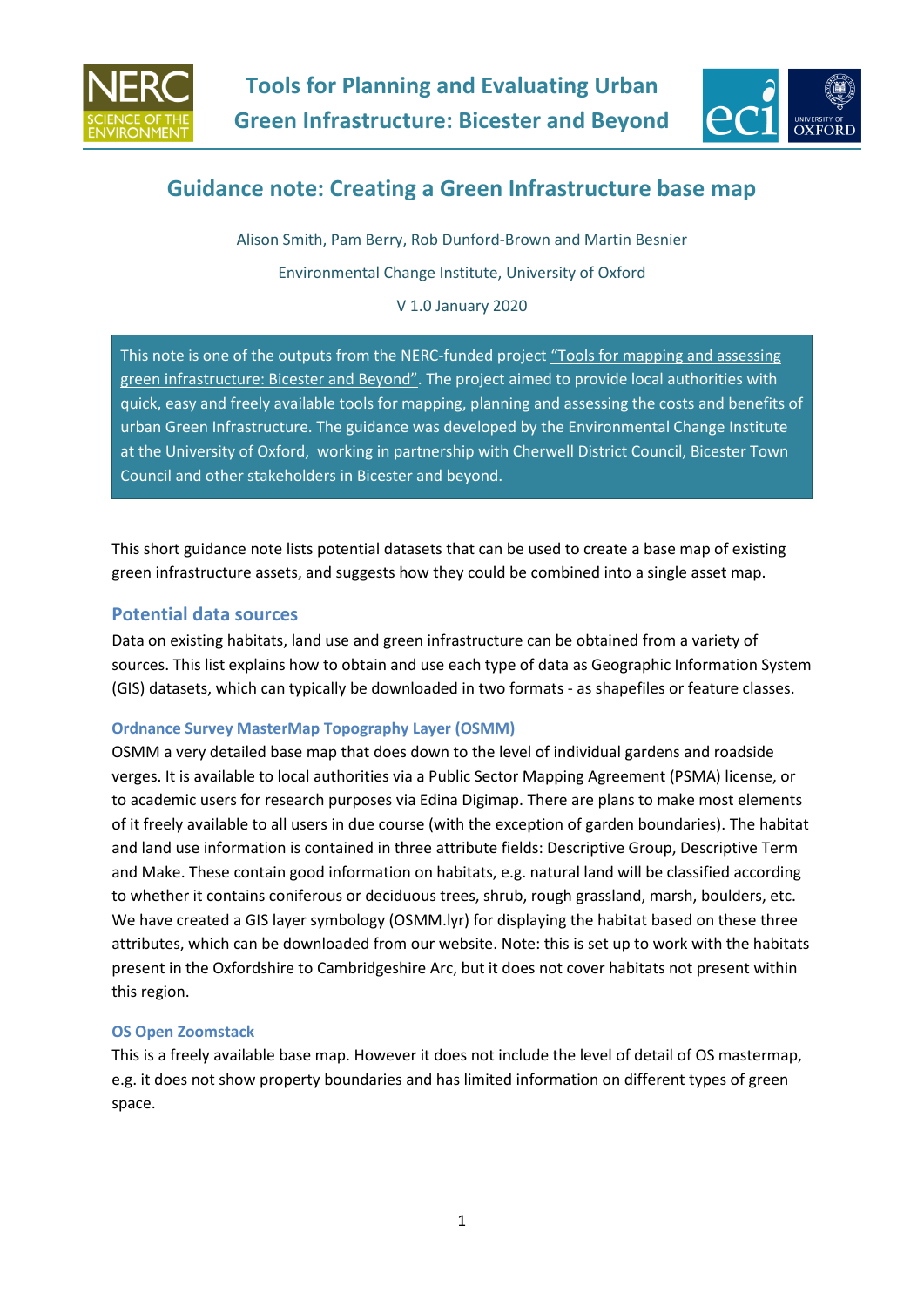#### **Ordnance Survey Mastermap Greenspace Layer**

This dataset is available [here](https://www.ordnancesurvey.co.uk/business-government/products/mastermap-greenspace) under a Public Sector Mapping Agreement license or to academic users for research purposes via Edina Digimap. It is based on OS MasterMap and shows all types of green space, including gardens and roadside verges, but only for towns and cities. It has four categories: primary function, primary form, secondary function and secondary form. The function identifies various greenspace categories: public parks and gardens, playing fields, play spaces, bowling greens, golf courses, tennis courts, other sports facilities, natural land, campsites, institutional grounds, religious grounds, cemeteries, school grounds and allotments. The form identifies whether the feature within each type of greenspace is water, woodland, open semi-natural, manmade or multisurface. Secondary function and form is used where a green space has more than one function, e.g. a play space within a public park, or playing field within school grounds.

## **Ordnance Survey Open Greenspace**

This dataset is freely available [here.](https://www.ordnancesurvey.co.uk/business-government/products/open-map-greenspace) It includes green spaces suitable for recreation (public parks, playing fields, sports facilities, play areas and allotments), which are thought to be publically accessible, and it includes these green spaces in rural areas as well as towns and cities. The outlines of the polygons do not exactly match OS Mastermap, but if you want to combine the two layers there is a lookup table which comes with the OS Mastermap Greenspace layer.

#### **Habitat data**

**Phase 1 habitat surveys** may be available under license from the local Environmental Record Centre (see http://www.alerc.org.uk/ ). Usually the record centres have a funding arrangement that allows local authorities to access this data, but sometimes a charge may be payable. For the Bicester work, we used Phase 1 Habitat and Land Use dataset provided by the Thames Valley Environmental Record Centre (TVERC), with a sub-contractor license issued via Cherwell District Council. This dataset is largely compiled from aerial photos but with some local information and ground surveys (e.g. from nature reserves). It covers all semi-natural habitats, arable land and improved grassland, but excludes urban areas apart from large areas of green space such as parks, playing fields and some allotments.

**Natural England's Priority Habitat Inventory** covers the whole of England and can be downloaded [here.](https://data.gov.uk/dataset/4b6ddab7-6c0f-4407-946e-d6499f19fcde/priority-habitat-inventory-england) This covers only the priority habitats, not farmland (arable or improved grassland) or urban green space. Two types of priority habitat are contained in separate datasets: Wood Pasture and Parkland with Scattered Trees, and Open Mosaic Habitats on Previously Developed Land. These datasets are less accurate – for example the parkland dataset may cover the whole of a large estate, including areas that are arable, grassland or buildings as well as genuine wood pasture or parkland with scattered trees.

**CEH Land Cover Map 2015** is a vector map of broad land cover categories derived from satellite data, including coniferous and deciduous woodland, acid, neutral and calcareous grassland, heather, bog, arable, improved grassland and suburban / urban areas. However it is freely available only to academic users. If Phase 1 habitat data is not available it can be used in conjunction with the Priority Habitat Inventory, to distinguish between arable land and improved grassland.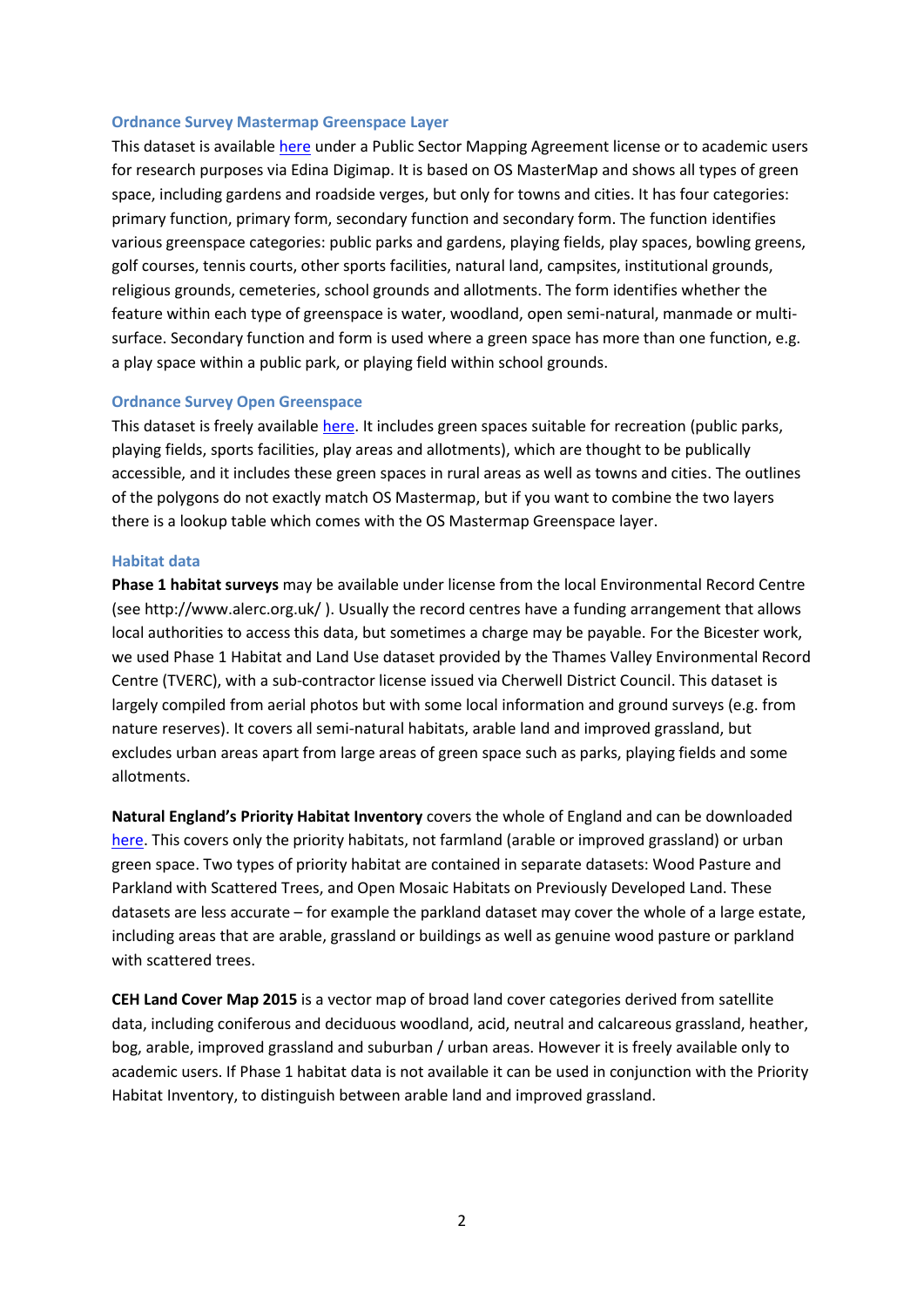## **Open space surveys**

Some local authorities may maintain their own open space surveys. We had access to a 2011 open space survey by Cherwell District Council, which identified the same categories as OS Open Greenspace (allotments, playing fields, playgrounds, public parks, cemeteries, etc).

## **Town grounds and tree databases**

We also had access to a Grounds database and a survey of trees on publicly owned land, from Bicester Town Council. This was very useful, as urban trees form a key part of green infrastructure. The grounds database was a comprehensive dataset derived from OS Mastermap and included all green space owned by the council, including roadside verges and roundabouts as well as parks, amenity grassland, allotments, playing fields, nature reserves, etc.

# **Designated areas (SSSIs, local and national nature reserves, district wildlife sites, conservation target areas, etc)**

Datasets for most types of nature and cultural designation are freely available, mainly from data.gov.uk. However some local designations may be only available through the council or via the local Environmental Record Centre. We obtained data for Local Wildlife Sites, Local Geological Sites and Road Verge Nature Reserves under license from TVERC, via Cherwell District Council. Freely available datasets include:

- [National Nature Reserves](https://data.gov.uk/dataset/726484b0-d14e-44a3-9621-29e79fc47bfc/national-nature-reserves-england)
- [Local Nature Reserves](https://data.gov.uk/dataset/acdf4a9e-a115-41fb-bbe9-603c819aa7f7/local-nature-reserves-england)
- [SSSIs](https://data.gov.uk/dataset/5b632bd7-9838-4ef2-9101-ea9384421b0d/sites-of-special-scientific-interest-england)
- [Ancient Woodlands](https://data.gov.uk/dataset/9461f463-c363-4309-ae77-fdcd7e9df7d3/ancient-woodland-england)
- **•** [RSPB Reserves](https://opendata-rspb.opendata.arcgis.com/search?tags=Boundaries)

The following datasets are also available from data.gov.uk:

- Special Areas of Conservation
- Special Protection Areas
- World Heritage Sites
- Country Parks
- AONBs
- **•** Green Belts
- Doorstep and Millennium Greens
- National Trust Properties

In addition, the Woodland Trust maintains a database of Ancient and Veteran trees, collected via citizen science, available on request.

# **Public rights of way**

PROWs are available from local authorities. There is no national dataset, although a few local authorities have made their data available online.

# **OrVal paths and parks**

The University of Exeter has developed a very useful dataset of Paths and Parks, as part of th[e OrVal](https://www.leep.exeter.ac.uk/orval/) tool. The paths and parks datasets can be downloaded from the OrVal website. They were compiled